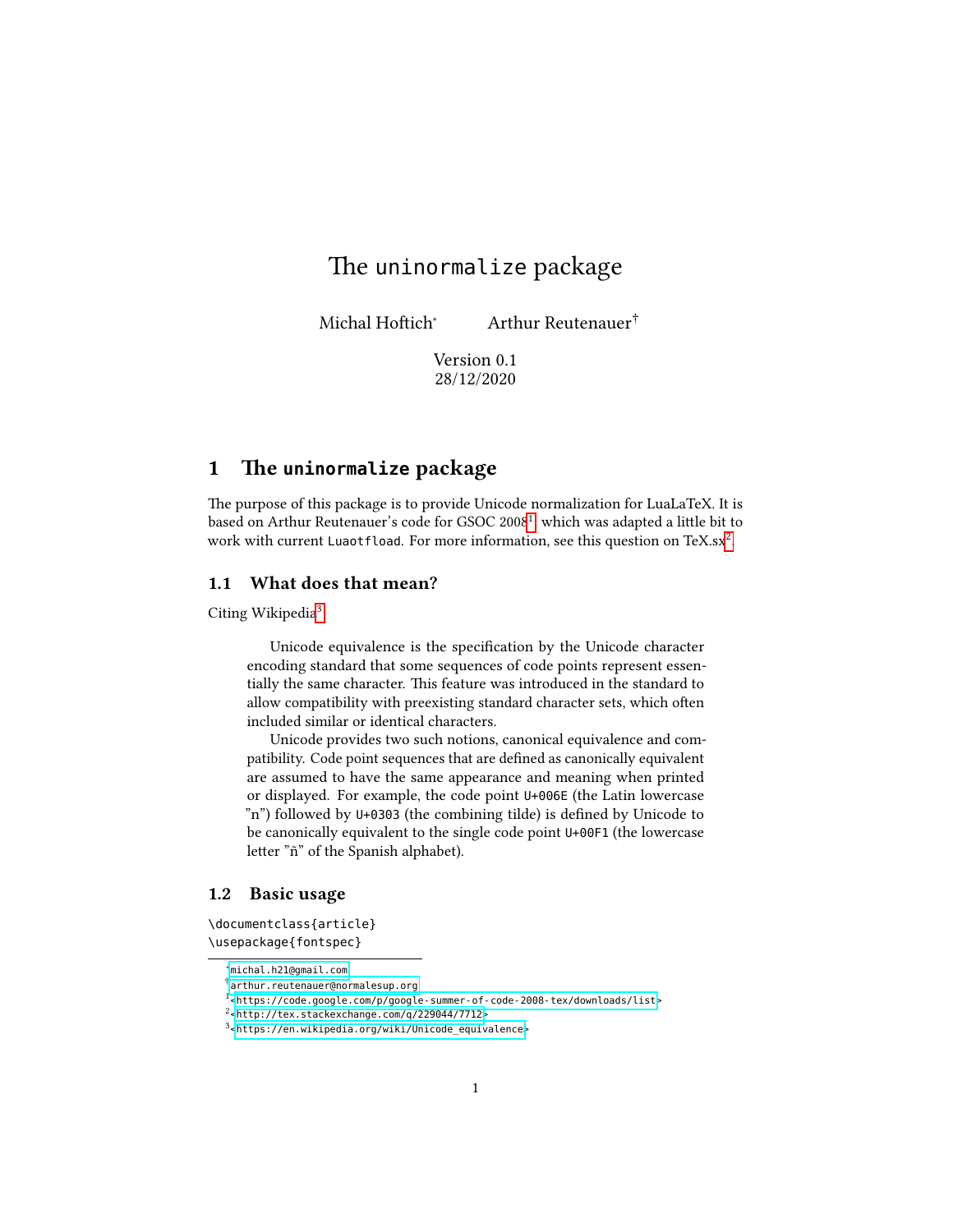```
\usepackage[czech]{babel}
\setmainfont{Linux Libertine O}
\usepackage{uninormalize}
\begin{document}
```

```
Some tests:
\begin{itemize}
  \item combined letter ᾳ %GREEK SMALL LETTER ALPHA (U+03B1)
                          % + COMBINING GREEK YPOGEGRAMMENI
                          % (U+0345)
  \item normal letter ᾳ % GREEK SMALL LETTER ALPHA WITH
                          %YPOGEGRAMMENI (U+1FB3)
```
\end{itemize}

Some more combined and normal letters: óóōōöö

Linux Libertine does support some combined chars: \parbox{4em}{příliš}

```
Using the \verb|^^^^| syntax: ^^^^0061^^^^0301 ^^^^0041^^^^0301
\end{document}
```
# 1.3 Package options

This package has three options:

- buffer normalize processed document at the moment when it's source file is read, before processing by T<sub>E</sub>X starts. This is the default option, it seems to work better than the next one.
- nodes normalize LuaTeX nodes. Normalization happens after the full processiny by TEX.
- debug print debug messages to the terminal output

Both **buffer** and **nodes** options are enabled by default, you can disable any of them by using:

\usepackage[nodes=false,buffer=false]{uninormalize}

### 1.4 Example results

- combined letter  $\alpha$
- normal letter  $\alpha$

Some more combined and normal letters: óóōōöö Linux Libertine does support some combined chars: příliš Using the ^^^^ syntax: á Á